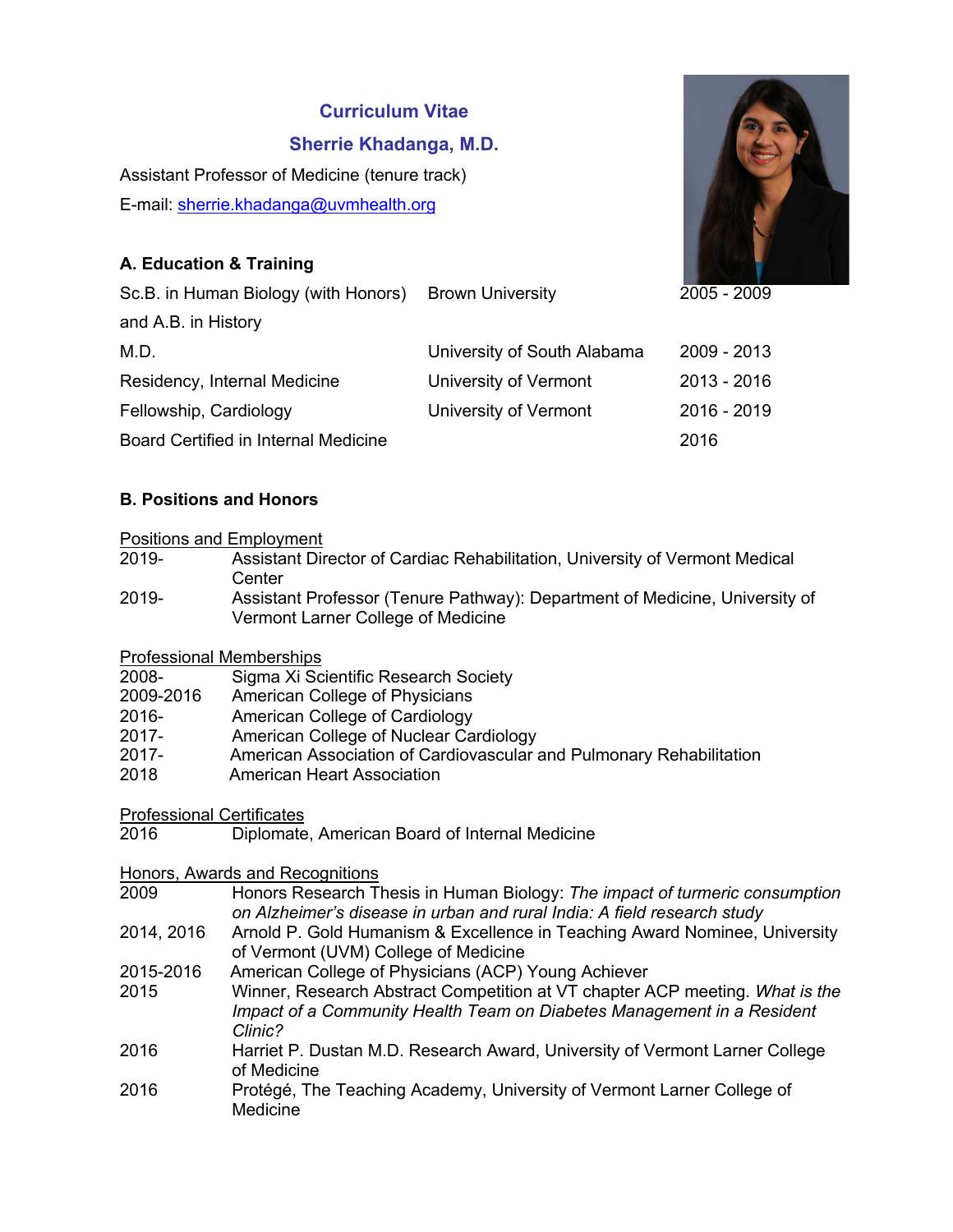| 2016-2017 | Winner, Best Case Presentation at Northern New England American College of<br>Cardiology. Management of Cardiogenic Shock due to Acute Muscle Rupture<br>with Percutaneous Left Ventricular Assist Device (2016); Thrombolytic therapy<br>for TAVR thrombus Resultant Severe Valve Gradient Causing Heart Failure<br>(2017) |
|-----------|-----------------------------------------------------------------------------------------------------------------------------------------------------------------------------------------------------------------------------------------------------------------------------------------------------------------------------|
| 2017-2018 | Vice Chair of Early Career Advisory Committee, Cardiovascular Research<br>Institute, University of Vermont                                                                                                                                                                                                                  |
| 2017,2018 | UVM Cardiovascular Research Institute Travel Award Recipient                                                                                                                                                                                                                                                                |
| 2017-2018 | American College of Cardiology Fellows in Training Representative for Northern<br>New England                                                                                                                                                                                                                               |
| 2018-2020 | Chair of Early Career Advisory Committee, Cardiovascular Research Institute,<br>University of Vermont                                                                                                                                                                                                                       |
| 2018-2019 | American Heart Association Fellows in Training Blog Contributor                                                                                                                                                                                                                                                             |
| 2019      | American College of Cardiology Big Sky Teaching Tomorrow's Teachers (3T)<br><b>Award Recipient</b>                                                                                                                                                                                                                          |
| 2019      | Cardiac Rehabilitation Award, University of Vermont Medical Center Division of<br>Cardiology                                                                                                                                                                                                                                |
| 2019      | American Association of Cardiovascular and Pulmonary Rehabilitation<br>Beginning Investigator Award for project titled Optimizing the Exercise Training<br>Response in Women                                                                                                                                                |
| 2020      | American College of Cardiology Leadership Academy Program                                                                                                                                                                                                                                                                   |
| 2020      | UVM Cardiovascular Research Institute Early Career Grant Award Recipient                                                                                                                                                                                                                                                    |

# Journal Reviewer:

| $2017 -$ | Coronary Artery Disease                                  |
|----------|----------------------------------------------------------|
| 2018-    | Journal of Cardiopulmonary Rehabilitation and Prevention |
| 2018-    | Journal of American College of Cardiology                |

C. Contributions to Science

# Secondary Prevention and Cardiac Rehabilitation

The publications highlighted below represent recognition of my work/expertise:

- 1. **Khadanga S,** Savage P, Pecha A, Rengo J, Ades PA. Optimizing Training Response for Women in Cardiac Rehabilitation: A Randomized Clinical Trial [published online ahead of print, 2021 Nov 24]. *JAMA Cardiol*. 2021;e214822.PMID: 34817540.
- 2. **Khadanga S**, Gaalema D, Ades PA. Under-utilization of Cardiac Rehabilitation in Women: Barriers and Solutions. *J Cardiopulm Rehabil Prev*. 2021;1:41(4):207-213.
- 3. Gaalema DE, Savage PD, O'Neill S, et al. The Association of Patient Educational Attainment With Cardiac Rehabilitation Adherence and Health Outcomes. *J Cardiopulm Rehabil Prev*. 2021;10.1097
- 4. **Khadanga S**, Savage PD, Gaalema D, Ades PA. Predictors of Cardiac Rehabilitation Participation: Opportunities to Increase Enrollment. *J Cardiopulm Rehabil Prev*. 2021;41(5):322-327. PMID:33512979
- 5. Gaalema DE, Savage PD, O'Neill S, Bolivar Hypatia, Denkmann D, Priest J, **Khadanga S**, Ades PA. The Association of Patient Educational Attainment With Cardiac Rehabilitation Adherence and Health Outcomes. *J Cardiopulm Rehabil Prev*. 2021;10.1097. PMID: 34840247
- 6. Khadanga S. Chapter 4: Medical Evaluation and Exercise Testing for Outpatient CR. In: Guidelines for Cardiac Rehabilitation Programs.  $6<sup>th</sup>$  Ed. Human Kinetics, Champagne IL pg 33-47,2021.
- 7. Rengo J, Khadanga S, Savage PD, Ades PA. Response to Exercise Training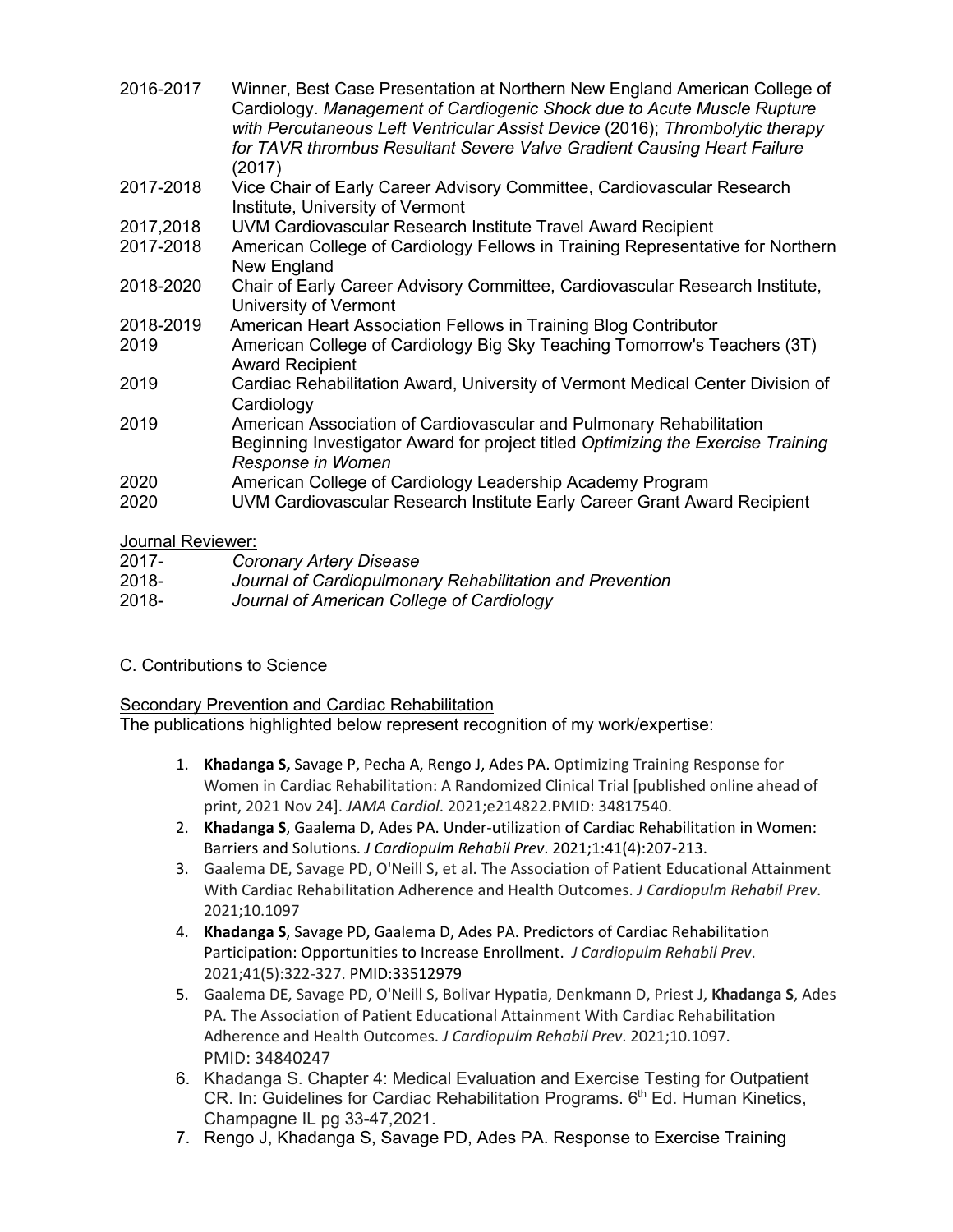During Cardiac Rehabilitation Differs by Sex. J Cardiopulm Rehabil Prev. 2020 Sep;40(5):319-324. PMID: 32796493

- 8. Khadanga S, Savage PD, Ades PA. Resistance Training for Older Adults in Cardiac Rehabilitation*. Clin Geriatr Med*. 2019 Nov;35(4):459-468. PMID: 31543178
- 9. Khadanga S. Cardiac Shock Wave Therapy for Refractory Angina: Angiogenesis, Placebo effects and Randomized Trial Designs. Coron Artery Dis. 2018 Nov;29(7):587-588. PMID: 30277924
- 10. Khadanga S, Ades PA. What Do We Tell Patients with Coronary Artery Disease about Marijuana Use? Coronary Artery Disease. 2018 Jan;29(1):1-3 PMID: 28984637
- 11. Khadanga S, Savage PD, Ades PA. Insulin Resistance and Diabetes Mellitus in Contemporary Cardiac Rehabilitation. J Cardiopulm Rehabil Prev. 2016;36(5):331- 338. PMID: 27182762.

# Health Behavior change

Another area of interest has been identifying psychosocial and behavioral factors in cardiac patients which can affect their health

- 1. Gaalema D, Yant B, Khadanga S, Savage P, Rengo J, Ades PA. Implementing Carbon Monoxide Monitoring to Objectively Measure Smoking Status in Cardiac Rehabilitation. Under Review at Health Psychology
- 2. Middleton WA, Savage PD, **Khadanga S**, Rengo JL, Ades PA, Gaalema DE. Benchmarking Depressive Symptoms in Cardiac Rehabilitation [published online ahead of print, 2021 Nov 24]. *J Cardiopulm Rehabil Prev*. 2021;10.1097
- 3. Gaalema DE, Bolivar HA, Khadanga S, Priest JS, Higgins ST, Ades PA. Current Smoking as a Marker of a High Risk Behavioral Profile after Myocardial Infarction. Prev Med. 2020 Nov;140:106245. PMID: 32910931
- 4. Khadanga S, Lakoski SG, Hart V, Sprague BL, Ba Y, Hampton JM, Higgins ST, Ades PA, Newcomb PA, Trentham-Dietz A. Partnership Status and Socioeconomic Factors in Relation to Health Behavior Changes after a Diagnosis of Ductal Carcinoma In Situ. Cancer Epidemiol Biomarkers Prev. 2016 Jan;25(1):76-82. Epub 2015 Nov 6 PMID: 26545402
- 5. Khadanga S, Massey CV. Incidence of Vitamin D Insufficiency in Coastal South-Eastern US Patient Population with Cardiovascular Disease. J Clin Med Res. 2014;6(6):469-75. PMID: 25247022

Complete list of publications in "My Bibliography":

https://pubmed.ncbi.nlm.nih.gov/?term=Khadanga+Sherrie

#### INVITED PRESENTATIONS

Regional/National

#### *Oral Presentations*

- Khadanga S, Cushman M, Carney J. Keeping your Heart and Brain Healthy During COVID-19. American Heart Association Webinar. April 21, 2020
- Khadanga S. Current State of Spontaneous Coronary Artery Dissection (SCAD) Research and Practice in Cardiac Rehabilitation. *AACPVR National Meeting Workshop*. Sept 30, 2020.
- Khadanga S, Savage P. Rapid Fire Presentation: Atrial Fibrillation and Exercise. *AACVPR National Meeting* Sept 17-20, 2019.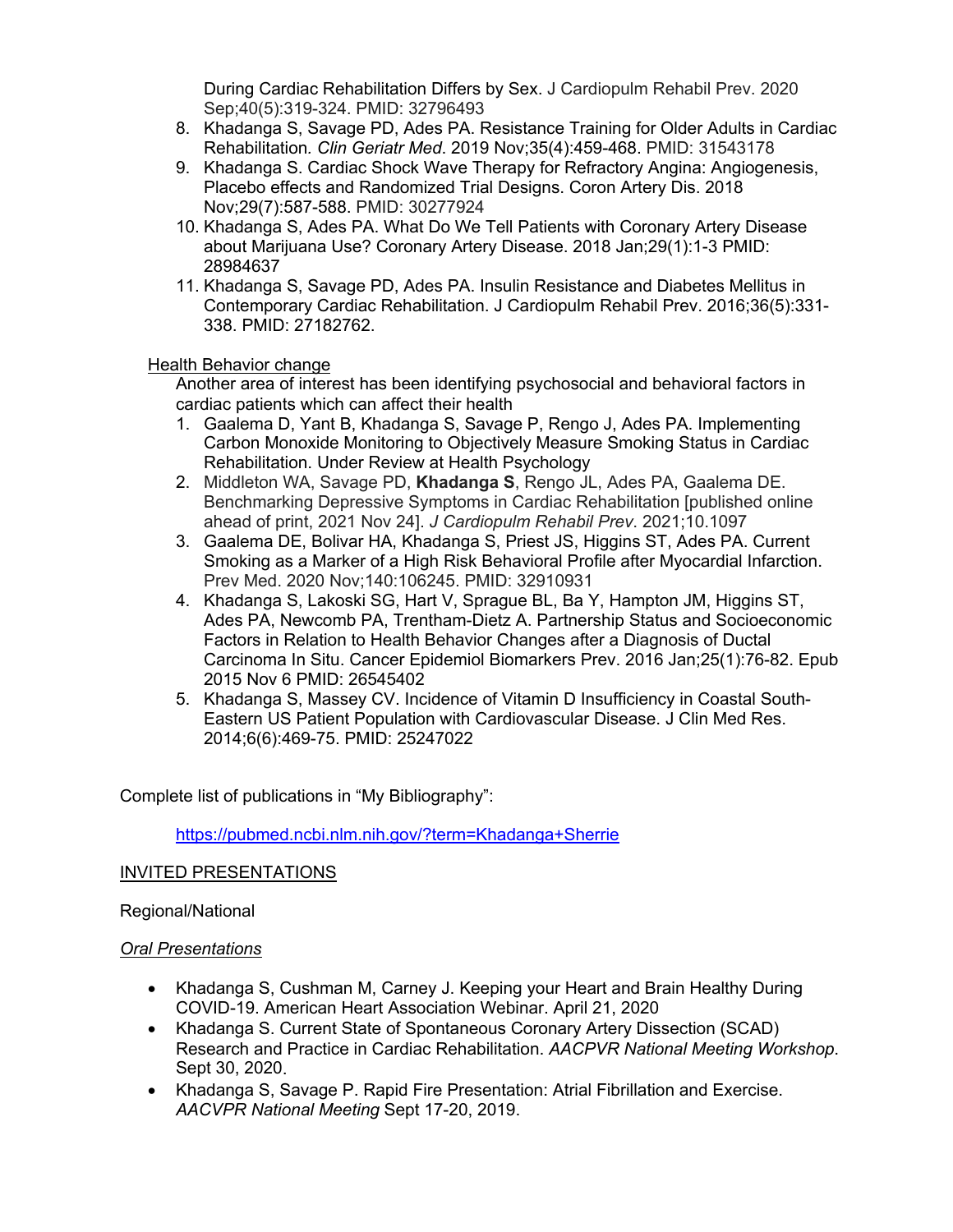- Khadanga S, Galeem D. Pack Q. Marijuana, Cigars, E-cigarettes and Alcohol. *AACVPR National Meeting* Sept 17-20, 2019
- Khadanga S, Savage PA, Ades PA. Optimizing the Exercise Training Response in Women. *American Association of Cardiovascular and Pulmonary Rehabilitation Annual Meeting* September 21-24, 2019.
- Khadanga S, Savage PA, Gaalema D, Ades PA. Patient Characteristics Predictive of Cardiac Rehabilitation Participation. *American Association of Cardiovascular and Pulmonary Rehabilitation Annual Meeting* September 21-24, 2019.
- Khadanga S. A Clinical Case on Diet and Exercise. Big Sky Cardiovascular Update: Practical Applications in Clinical Cardiology. Feb 18-22, 2019.
- Khadanga S, Correa de Sa D, Keating F. Interesting Clinical Cases. *Northern New England ACC Annual Meeting*, Oct 20, 2018.
- Khadanga S. Women and Cardiovascular disease. *AACVPR National Meeting* Sept 12- 15, 2018.
- Khadanga S, Hopkins W, Terrien E, Carey K. Management of Cardiogenic Shock due to Acute Muscle Rupture with Percutaneous Left Ventricular Assist Device. *Northern New England ACC Annual Meeting*, Nov 5, 2016.
- Khadanga S, Dunbar E, Sobel H. Quality Improvement Research: What is the Impact of a Community Health Team on Diabetes Management in a Resident Clinic? *Society of General Medicine New England Regional Meeting*, Mar 11, 2016.
- Khadanga S. Systemic Scleroderma: Renal, Cardiac and Pulmonary Manifestations. *ACP Vermont chapter meeting*, Oct 17, 2014.

# Poster Presentations

### *Scientific Abstracts*

- Khadanga S, Silverman D, Plante T, Cubberly C, Steiner J. Urban Rural Disparities Amongst Heart Failure Patients with Reduced Ejection Fraction. *AHA Epi Lifestyle Annual Meeting*, March 2-6, 2020.
- Khadanga S, Savage PA, Gaalema D, Ades PA. Predictors for Cardiac Rehabilitation Participation. *American Heart Association Annual Meeting*, Nov 22-25, 2019.
- Khadanga S, Kikut J, Silveira P, Reaves S, Keating FK. Controlled Technique For Rb82 Injected Activity Reduction Planning Using List Mode Data Truncation On Digital Pet. *American Society of Nuclear Cardiology National Meeting*, Sept 5-9, 2018.
- Rengo JL, Savage PD, Khadanga S, Ades PA. Improvements in Aerobic Capacity in Women with Cardiac Rehab Exercise Training. *AACVPR National Meeting*, Oct 4-7, 2017.
- Khadanga S, Silverman D, Dauerman H, Keating F. Thrombolytic therapy for TAVR thrombus Resultant Severe Valve Gradient Causing Heart Failure. Northern New England ACC Annual Meeting, Nov 12, 2017
- Khadanga S, Kikut J, Reynolds S, Keating FK. Ratio of Myocardial Uptake to Blood Pool Activity in Dual-Time-Point 18F-FDG PET for the Diagnosis of Cardiac Sarcoidosis. *American Society of Nuclear Cardiology National Meeting*, Sept 15-18, 2017.
- Savage PD, Khadanga S, Ades PA. Insulin Resistance and Diabetes Mellitus in Cardiac Rehabilitation. *AACVPR National Meeting*, Sept 9-12, 2015.